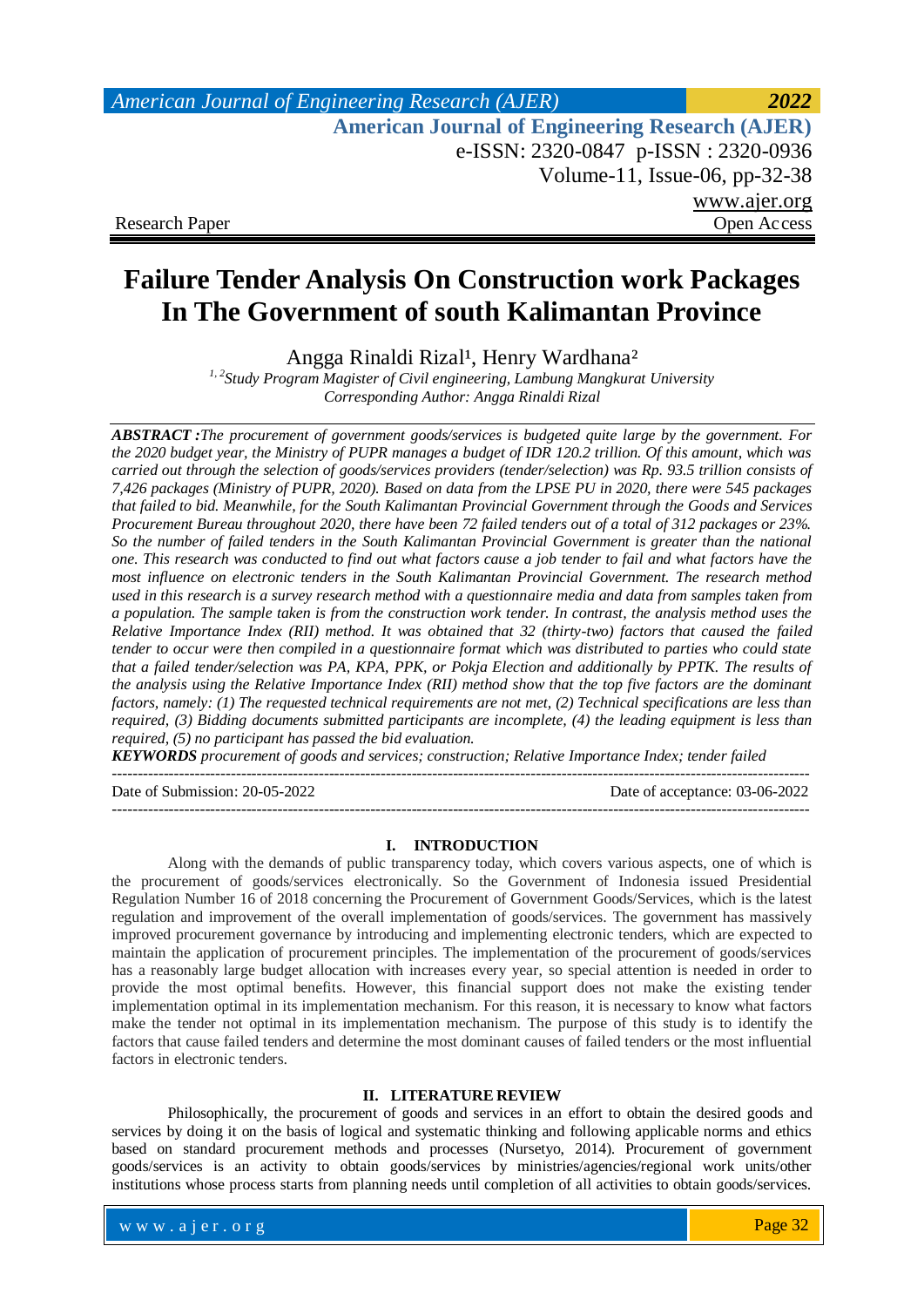Procurement of goods/services is needed in realizing development and improving the quality of human resources. Currently, provisions regarding government procurement of goods/services are regulated in Presidential Regulation of the Republic of Indonesia Number 12 of 2021 concerning Amendments to Presidential Regulation Number 16 of 2018 concerning Government Procurement of Goods/Services. Based on Presidential Regulation Number 16 of 2018 that the principles of the procurement of goods/services consist of 6 (six) principles, including:

### Efficient

Efficient means that the procurement of goods/services must be endeavored using limited resources (funds, humans) to achieve the targets set in the shortest possible time and can be accounted for.

#### Effective

Effective means that with the available resources, goods/services are obtained that have the highest benefit value. The highest benefits in the description above can be in the form of the best quality, timely delivery, fulfilled quantity, being able to synergize with other goods/services, and realizing an optimal impact on the overall achievement of policies or programs.

#### $\triangle$  Open and competitive

The open principle means providing opportunities and opportunities for all competent providers of goods/services to participate in the procurement. Healthy and open competition is healthy competition between prospective providers of goods/services who have the potential to participate in the competition.

#### Transparent

Transparent is the provision of complete information to all prospective participants which is conveyed through information media that can reach the widest possible range of the business world that is expected to participate in the process of procuring goods/services.

#### Fair/ Non-Discriminatory

Fair/non-discriminatory means giving equal treatment to all interested candidates so that fair competition is realized and does not lead to giving benefits to certain parties for any reason or for any reason.

#### $\triangle$  Accountable

Accountability means having to achieve physical, financial, and benefit targets for the smooth implementation of general government duties and public services in accordance with the principles and provisions that apply in the procurement of goods and services.

Electronic procurement is the process of procuring goods and services online via the internet, where the entire process of announcement, registration, bidding process, giving explanation (aanwijzing), and evaluation results of bids is carried out by utilizing information technology facilities. In general, electronic procurement can be done in two ways, namely e-tendering and e-purchasing. E-tendering is the process of procuring goods/services, which is followed by providers of goods/services electronically through one-time bidding, while e-purchasing is when users of goods/services simply choose the goods/services they want through an open and transparent electronic catalog.

The implementation of the procurement of goods/services through providers includes the preparation of goods/services procurement, preparation of selection, implementation of provider selection, implementation of contracts, and handover of work results. Prior to the implementation of procurement, needs analysis and evaluation are carried out, as well as procurement planning. The actors in the procurement of goods/services are as follows:

- 1. Budget user (PA)
- 2. Budget User Authority (KPA)
- 3. Commitment Making Officer (PPK)
- 4. Procurement Officer
- 5. Working Group on Elections
- 6. Procurement Agent
- 7. Self-Management
- 8. Provider

According to (Toufan, 2014), an auction failure is an event that results in re-evaluation, resubmission of Bidding Documents, termination of the process, or tender/selection/re-election. Based on Presidential Decree No. 16 of 2018, the parties who can declare that a tender/selection failed are PA, KPA, PPK, or Pokja Election.

Measurement is the most important initial activity in statistical analysis. Measurement of the variable is defined as the determination of the attribute or value variation or the size level of the variable to be measured. Attributes or variations in the value of a variable are obtained through observations of the subject or research units based on the indicators of these units. The measurement results provide data that will then be processed using specific statistical analysis techniques (Kadir, 2015).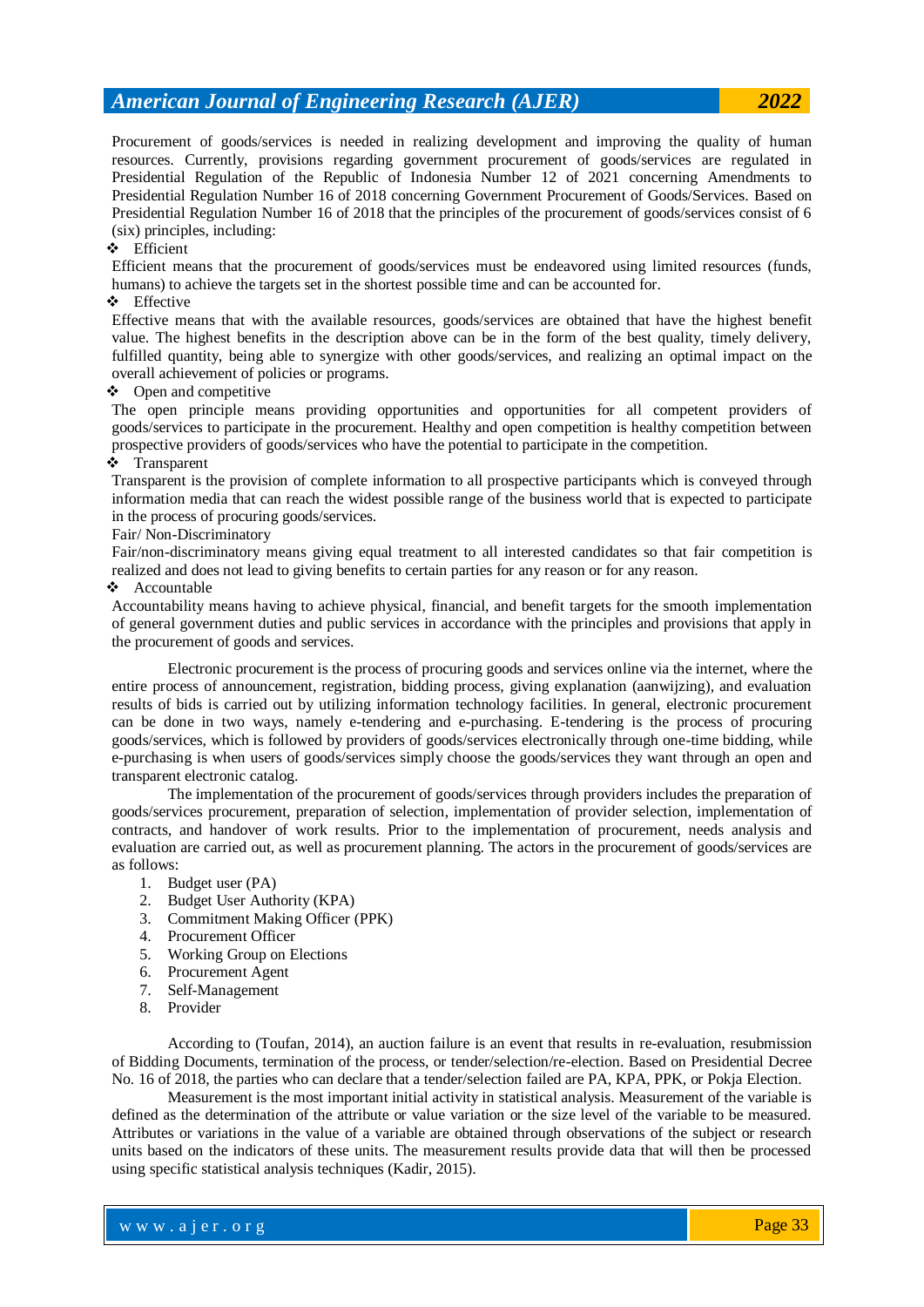#### **III. RESEARCH METHODS**

#### **3.1 Research Design**

The phenomenon of budget absorption, whose pattern is not optimal with low budget absorption at the beginning of the year and increasing or accumulating at the end of the year, has become a concern for the government (especially the South Kalimantan Provincial Government). Along with the large budget issued by the government for the procurement of goods/services every year, the current tender is still not optimal in its implementation mechanism, such as many failed tenders, which cause the tender process to be repeated. In contrast, the work being tendered is requested to be utilized as soon as possible.

The research method used in this research is a survey research method with a questionnaire media and data from samples taken from a population. The sample taken is from the construction work tender. The following is the research method and the steps for its implementation.

- 1. Preliminary Study
- 2. Data Collection

Primary Data: Observation and Interview

Secondary Data: Grouping of Factors from Previous Research

- 3. Making Questionnaire Instruments The instrument used in this research is a questionnaire distributed to the parties involved from the service user side in the tender process for the selection of service providers within the South Kalimantan Provincial Government, namely PA, KPA, PPK, or Pokja Elections.
- 4. Testing The Questionnaire Instrument

Test the validity of quantitative data using validity and reliability tests.

- 5. Data Analysis The analysis used in this study is the Relative Importance Index (RII), which is to determine the ranking of causes that can cause problems according to the respondent group.
- 6. Conclusions and Suggestions

#### **3.2 Grouping of Factors from Previous Research**

There are 7 (seven) groups of factors from 104 (one hundred and four) factors based on previous research and laws and regulations. The group of factors are:

- 1. Factor Amount of Offer
- 2. Bid Evaluation Factor
- 3. Self-Estimated Price Factor
- 4. Error Factors In Document Selection
- 5. Disclaimer Factor
- 6. Factors of Corruption, Collusion and Nepotism
- 7. Factors of Electronic Procurement System

#### **IV. ANALYSIS AND DISCUSSION**

#### **4.1 Data Collection**

Data was collected by distributing questionnaires to the target respondents, including service users in the South Kalimantan Provincial Government, namely KPA, PPTK, Pokja Elections and the Technical Team. There are 5 (five) KPA respondents, 26 (twenty-six) PPTK respondents, 22 (twenty-two) Pokja Election respondents and 9 (nine) technical team respondents. The details of the respondents can be seen in Table 1.

| Table 1. Recapitulation of Sample Number of Respondents |                          |       |            |  |  |  |
|---------------------------------------------------------|--------------------------|-------|------------|--|--|--|
| No                                                      | Factor                   | Total | Percentage |  |  |  |
| ı.                                                      | <b>KPA</b>               |       | 8.1%       |  |  |  |
| 2.                                                      | <b>PPTK</b>              | 26    | 41,9%      |  |  |  |
| 3.                                                      | Pokja Election           | 22    | 35.5%      |  |  |  |
| 4.                                                      | <b>Technical Team</b>    |       | 14.5%      |  |  |  |
|                                                         | <b>Total Respondents</b> | 62    | 100%       |  |  |  |

### **Table 1. Recapitulation of Sample Number of Respondents**

#### **4.2 Data Collection**

The distribution of questionnaires was given to 62 respondents. From the total sample, 46 respondents were male (74.2%) and female respondents were 16 (25.8%). Meanwhile, the respondent's age is mostly in the range of 41 years to 50 years as many as 28 people (45%). The gender and age profiles of the respondents are shown in Figure 1 and Figure 2.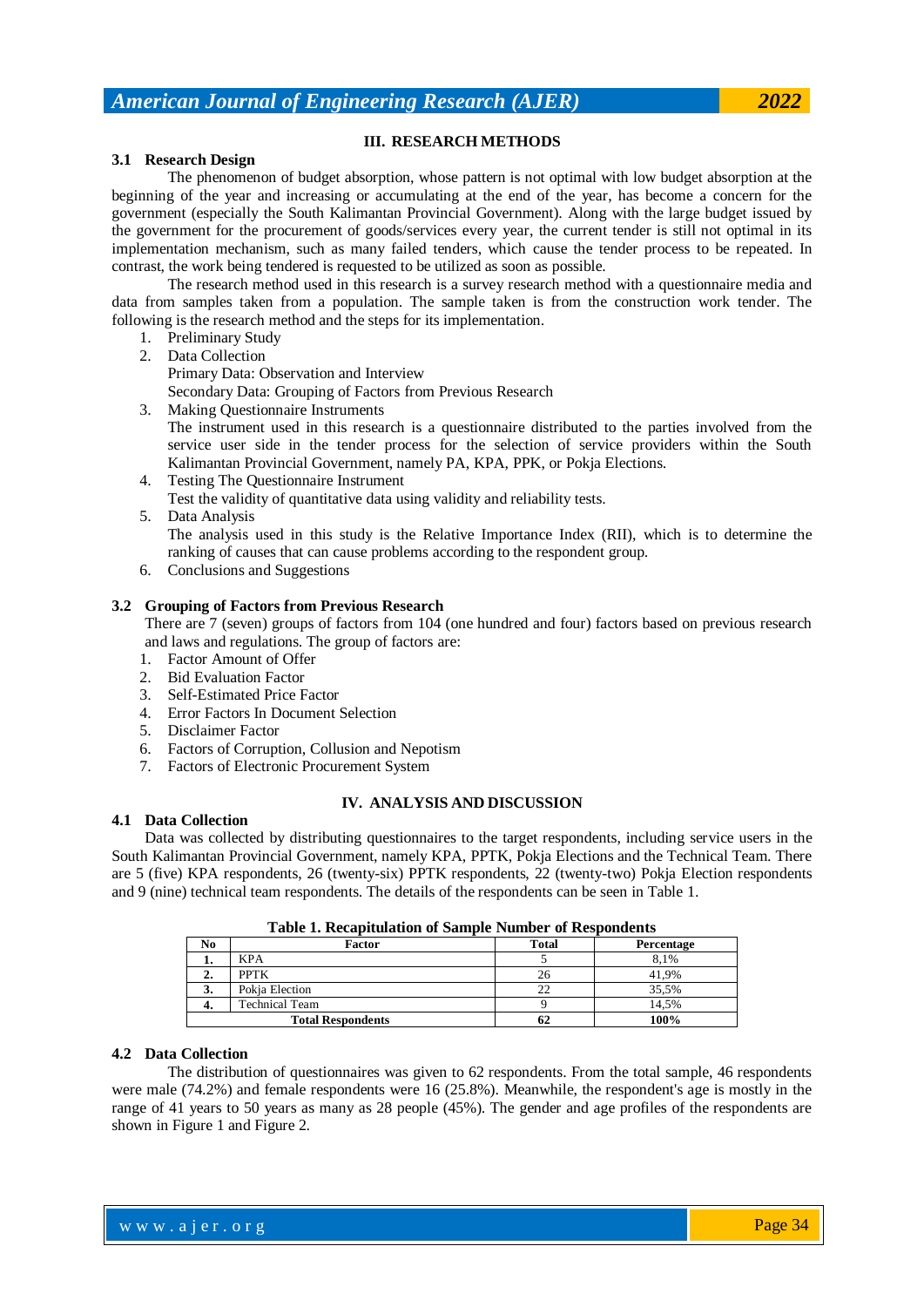



The education level of the largest respondents was S1 as many as 35 people (56.5%), followed by S2 as many as 24 people (38.7%) and the lowest education was Diploma with 3 people (4.8%). Meanwhile, the most experienced respondents in the field of procurement of goods and services were between 6 to 10 years as many as 27 respondents (43.5%), while the least experience was more than 20 years as many as 1 respondent (1.6%). The education level and experience profiles of the respondents are shown in Figure 3 and Figure 4.



#### **4.3 Factors for Failed Tenders**

There are four variables or factors that cause failed tenders based on Presidential Regulation No. 16 of 2018. The four variables are as follows:

- 1. Factor Amount of Offer
- 2. Bid Evaluation Factor
- 3. Disclaimer Truth Factor
- 4. Factors of Corruption, Collusion and/or Nepotism

There were 104 (one hundred and four) factors causing the failed tender which were then selected, merged and deleted so that they became sub-factors in the 4 (four) factors mentioned above. Selection is done so that the same statement is not found even though it comes from different sources (previous research). In addition, inspections are carried out to ensure that the sub-factors obtained are relevant to the current tender conditions. After the process of selecting, examining and combining as well as removing sub-factors that are not in accordance with the research, 32 (thirty-two) sub-factors are obtained spread over 4 (four) variables which can be seen in Table 2.

| No. | <b>Factor</b><br>Code | <b>Factor</b>    | <b>Sub Factor</b><br>Code | <b>Subfactor</b>                                                                                                     |  |  |
|-----|-----------------------|------------------|---------------------------|----------------------------------------------------------------------------------------------------------------------|--|--|
|     | X1                    | Number of Offers | X11                       | No providers are interested                                                                                          |  |  |
|     |                       |                  | X12                       | The number of submissions of bid documents is below the<br>minimum required limit                                    |  |  |
|     | X2                    | Offer Evaluation | X21                       | No participant passed the bid evaluation                                                                             |  |  |
|     |                       |                  | X22                       | Submitting false/incorrect documents or information to fulfill the<br>requirements specified in the Bidding Document |  |  |
|     |                       |                  | X23                       | Does not meet the technical requirements of the Construction Safety<br>Plan (RKK)                                    |  |  |

#### **Table 2. Determination of Research Factors and Subfactors**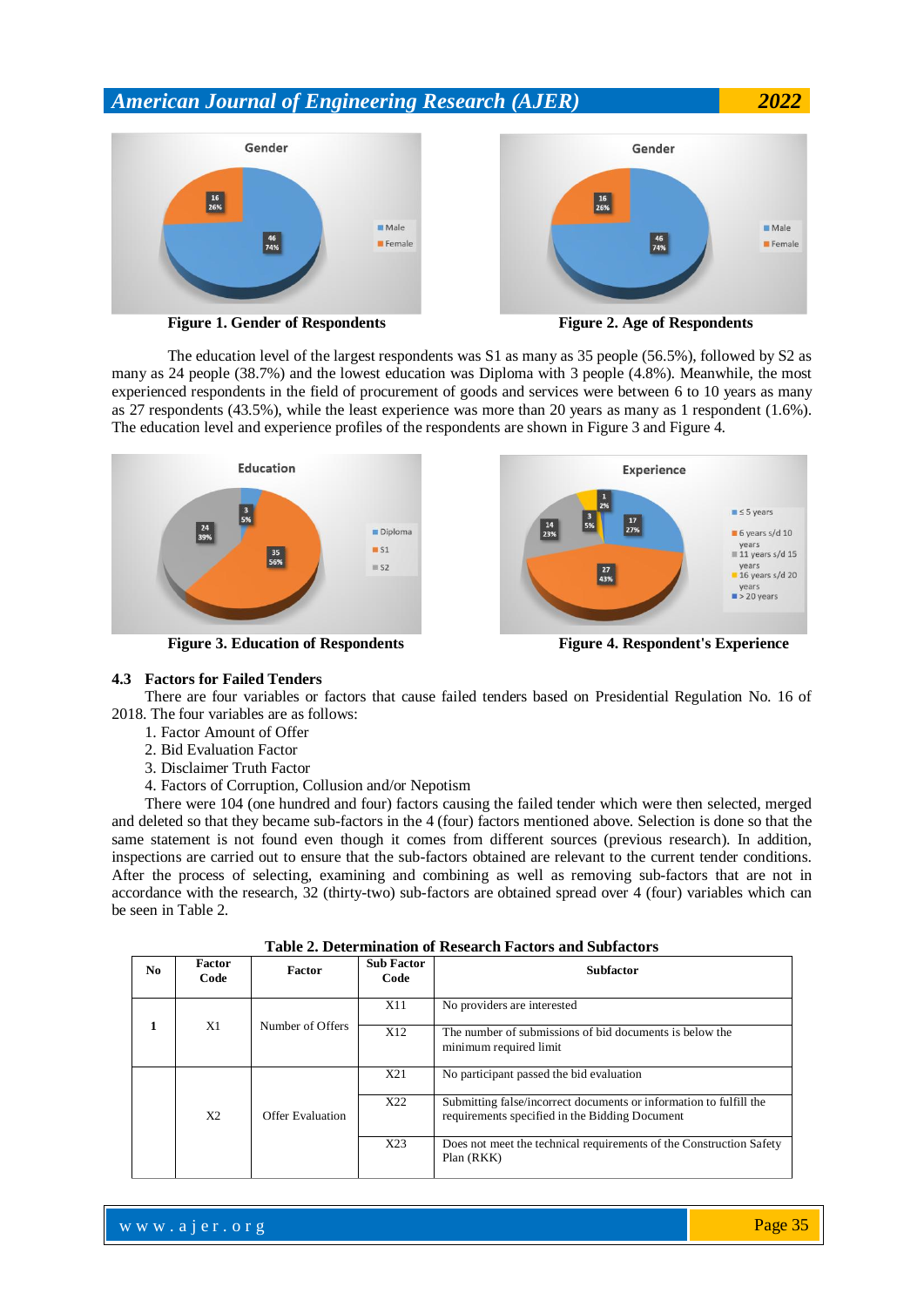| N <sub>0</sub> | Factor<br>Code | <b>Factor</b>                               | <b>Sub Factor</b><br>Code | <b>Subfactor</b>                                                                                                  |  |  |
|----------------|----------------|---------------------------------------------|---------------------------|-------------------------------------------------------------------------------------------------------------------|--|--|
|                |                |                                             | X24                       | No guarantee of genuine offer                                                                                     |  |  |
|                |                |                                             | X25                       | Not attending or not responding to requests for clarification                                                     |  |  |
| 2              |                |                                             | X26                       | Does not meet the requirements regarding financial statements                                                     |  |  |
|                |                |                                             | X27                       | Does not meet the requirements regarding Remaining Real Ability<br>(SKN) or Package Remaining Ability (SKP)       |  |  |
|                |                |                                             | X28                       | Does not meet the qualification requirements                                                                      |  |  |
|                |                |                                             | X29                       | Incomplete bid documents submitted by participants                                                                |  |  |
|                |                |                                             | X210                      | Administrative requirements requested are not met                                                                 |  |  |
|                |                |                                             | X211                      | The requested technical requirements are not met                                                                  |  |  |
|                |                |                                             | X212                      | Technical specifications are less than required                                                                   |  |  |
|                |                |                                             | $\overline{X213}$         | The main equipment is less than required                                                                          |  |  |
|                |                |                                             | X214                      | There are very limited number of goods/service providers who have<br>a certain Business Entity Certificate (SBU). |  |  |
|                |                |                                             | X215                      | All price offers above HPS                                                                                        |  |  |
|                |                |                                             | X216                      | No agreement was reached at the clarification and/or negotiation<br>stage                                         |  |  |
|                |                |                                             | X217                      | Fee requirements not met                                                                                          |  |  |
|                |                |                                             | X218                      | Bid value is too low                                                                                              |  |  |
|                |                |                                             | X219                      | HPS too low                                                                                                       |  |  |
|                |                |                                             | X220                      | System failure in encrypting bid documents                                                                        |  |  |
|                | X3             | Disclaimer Truth                            | X31                       | An error is found in the Bidding Document or does not comply with<br>the provisions                               |  |  |
|                |                |                                             | X32                       | There was an error in the evaluation process                                                                      |  |  |
| 3              |                |                                             | X33                       | The tender process is not in accordance with the Presidential<br>Regulation                                       |  |  |
|                |                |                                             | X34                       | Errors in the evaluation process based on rebuttal and appeal<br>disclaimer                                       |  |  |
|                |                |                                             | X35                       | There are rebuttals made by participants that are proven and<br>acceptable, resulting in auction failure          |  |  |
|                |                |                                             | X36                       | The existence of complaints made by the community is proven to be<br>true and acceptable                          |  |  |
| 4              | X4             | Corruption,<br>Collusion and/or<br>Nepotism | X41                       | All participants are involved in KKN                                                                              |  |  |
|                |                |                                             | X42                       | All participants are involved in unfair business competition                                                      |  |  |
|                |                |                                             | X43                       | KKN involves the Pokja Election /PPK                                                                              |  |  |
|                |                |                                             | X44                       | There are indications of collusive practices between providers and<br>procurement agencies                        |  |  |

#### **4.4 Ranking of Factors Causing Failed Tenders**

The ranking is determined based on the value of the Relative Importance Index (RII), of each variable based on the provisions with the results of calculations and ratings as shown in Table 3. For example, the calculation of item B.11 is as follows:  $\mathcal{L}$  $\mathbb{R}^2$ J.  $\mathbf{r}$ 

$$
RII_{B.11} = \frac{n_1 + 2n_2 + 3n_3 + 4n_4 + 5n_5}{5(n_1 + n_2 + n_3 + n_4 + n_5)}
$$

www.ajer.org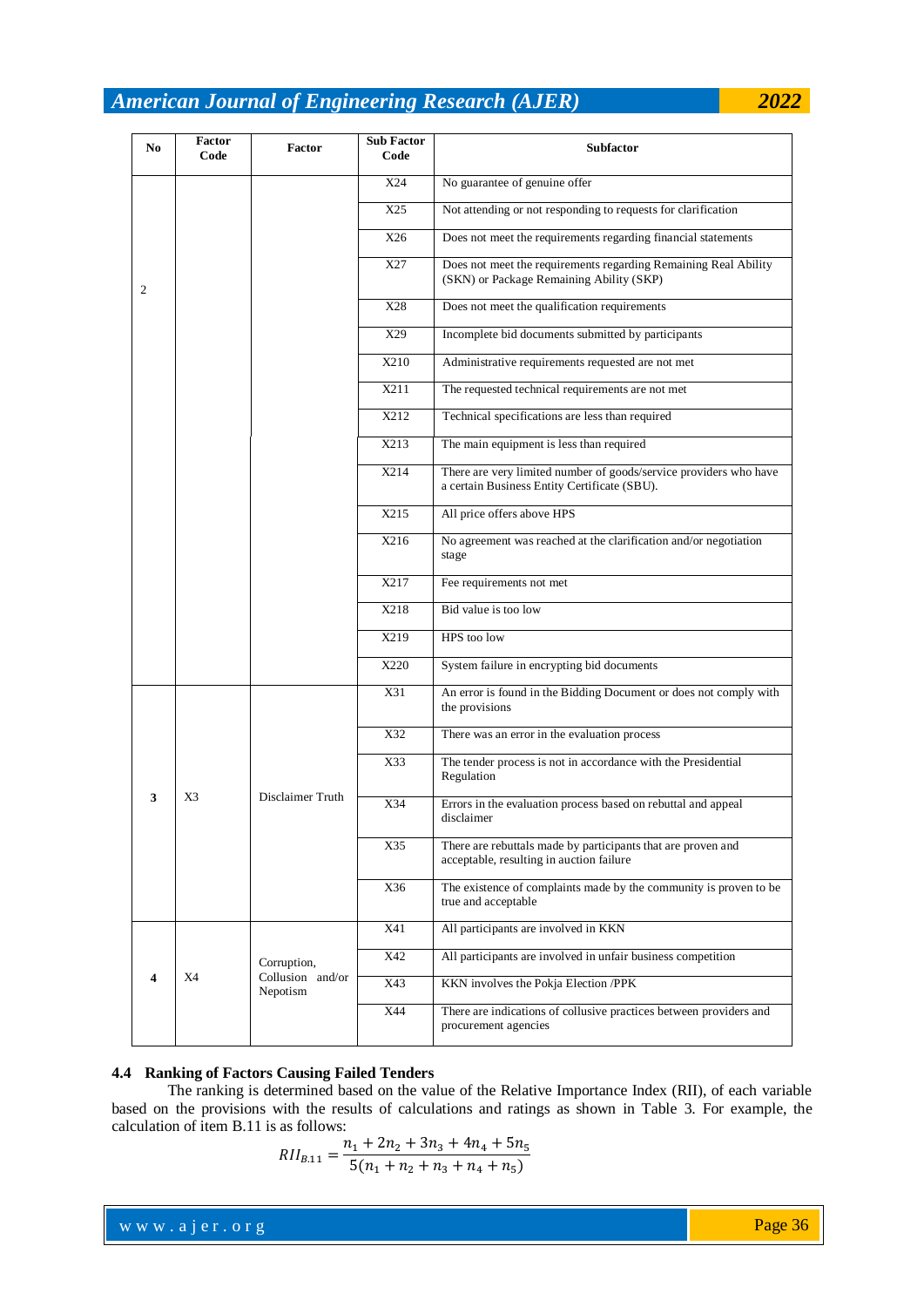$RII_{B,11} = \frac{2}{3}$ 5  $RII_{B,11} = 0,681$ 

#### **Table 3. Ranking of Factors Causing Failed Tenders**

| Code        | <b>Factors Causing Failed Tenders</b>                                                                                | <b>Total</b><br>Weight | <b>RII</b> | <b>RII Rating</b> | Category    |
|-------------|----------------------------------------------------------------------------------------------------------------------|------------------------|------------|-------------------|-------------|
| <b>B.11</b> | The requested technical requirements are not met                                                                     | 211                    | 0,681      | $\mathbf{1}$      | Important   |
| <b>B.12</b> | Technical specifications are less than required                                                                      | 203                    | 0,655      | $\overline{2}$    | Important   |
| <b>B.9</b>  | Incomplete bid documents submitted by participants                                                                   | 202                    | 0,652      | 3                 | Important   |
| <b>B.13</b> | The main equipment is less than required                                                                             | 193                    | 0.623      | $\overline{4}$    | Enough      |
| B.1         | No participant passed the bid evaluation                                                                             | 192                    | 0.619      | 5                 | Enough      |
| B.8         | Does not meet the qualification requirements                                                                         | 183                    | 0,590      | 6                 | Enough      |
| B.3         | Does not meet the technical requirements of the Construction<br>Safety Plan (RKK)                                    | 159                    | 0.513      | $\overline{7}$    | Enough      |
| R.2         | Submitting false/incorrect documents or information to fulfill the<br>requirements specified in the Bidding Document | 154                    | 0,497      | 8                 | Enough      |
| B.5         | Not attending or not responding to requests for clarification                                                        | 152                    | 0.490      | 9                 | Enough      |
| B.10        | Administrative requirements requested are not met                                                                    | 144                    | 0.465      | 11                | Enough      |
| A.2         | The number of submissions of bid documents is below the<br>minimum required limit                                    | 138                    | 0,445      | 12                | Enough      |
| <b>B.6</b>  | Does not meet the requirements regarding financial statements                                                        | 138                    | 0,445      | 12                | Enough      |
| C.1         | An error is found in the Bidding Document or does not comply<br>with the provisions                                  | $\overline{127}$       | 0,410      | 15                | Enough      |
| C.2         | There was an error in the evaluation process                                                                         |                        | 0.403      | 17                | Enough      |
| A.1         | No providers are interested                                                                                          | 123                    | 0,397      | 18                | Enough      |
| B.4         | No guarantee of genuine offer                                                                                        | 118                    | 0,381      | 19                | Enough      |
| C.5         | There are rebuttals made by participants that are proven and<br>acceptable, resulting in auction failure             | 118                    | 0,381      | 19                | Enough      |
| C.4         | Errors in the evaluation process based on rebuttal and appeal<br>disclaimer                                          | 115                    | 0,371      | 21                | Enough      |
| <b>B.14</b> | There are very limited number of goods/service providers who have<br>a certain Business Entity Certificate (SBU).    | 114                    | 0,368      | 22                | Enough      |
| D.3         | KKN involves the Pokja Election /PPK                                                                                 | 110                    | 0,355      | 23                | Enough      |
| <b>B.16</b> | No agreement was reached at the clarification and/or negotiation<br>stage                                            | 109                    | 0,352      | 24                | Enough      |
| <b>B.17</b> | Fee requirements not met                                                                                             | 109                    | 0,352      | 24                | Enough      |
| C.3         | The tender process is not in accordance with the Presidential<br>Regulation                                          | 104                    | 0,335      | 27                | unimportant |
| C.6         | The existence of complaints made by the community is proven to<br>be true and acceptable                             | 102                    | 0.329      | 28                | unimportant |
| D.2         | All participants are involved in unfair business competition                                                         | 102                    | 0,329      | 28                | unimportant |
| D.4         | There are indications of collusive practices between providers and<br>procurement agencies                           | 100                    | 0,323      | 30                | unimportant |
| <b>B.15</b> | All price offers above HPS                                                                                           | 96                     | 0,310      | 31                | unimportant |

The results of RII's calculation of the factors causing failed tenders on construction work packages in the South Kalimantan provincial government environment show three factors at the top rank as factors with important categories, namely: (1) The technical requirements requested are not met, (2) Technical specifications are less than requirements, (3) The bid documents submitted by the participants are incomplete.

#### **V. CONCLUSION**

Based on the results of the analysis and discussion that have been obtained, the conclusions of this study are:

1. Identified factors causing tenders to fail as many as four main factors based on Presidential Decree no. 16 of 2018, namely the number of bids, the evaluation of bids, the truth of refutation, the corruption, collusion, and/or nepotism factors, which are then divided into 32 sub-factors.